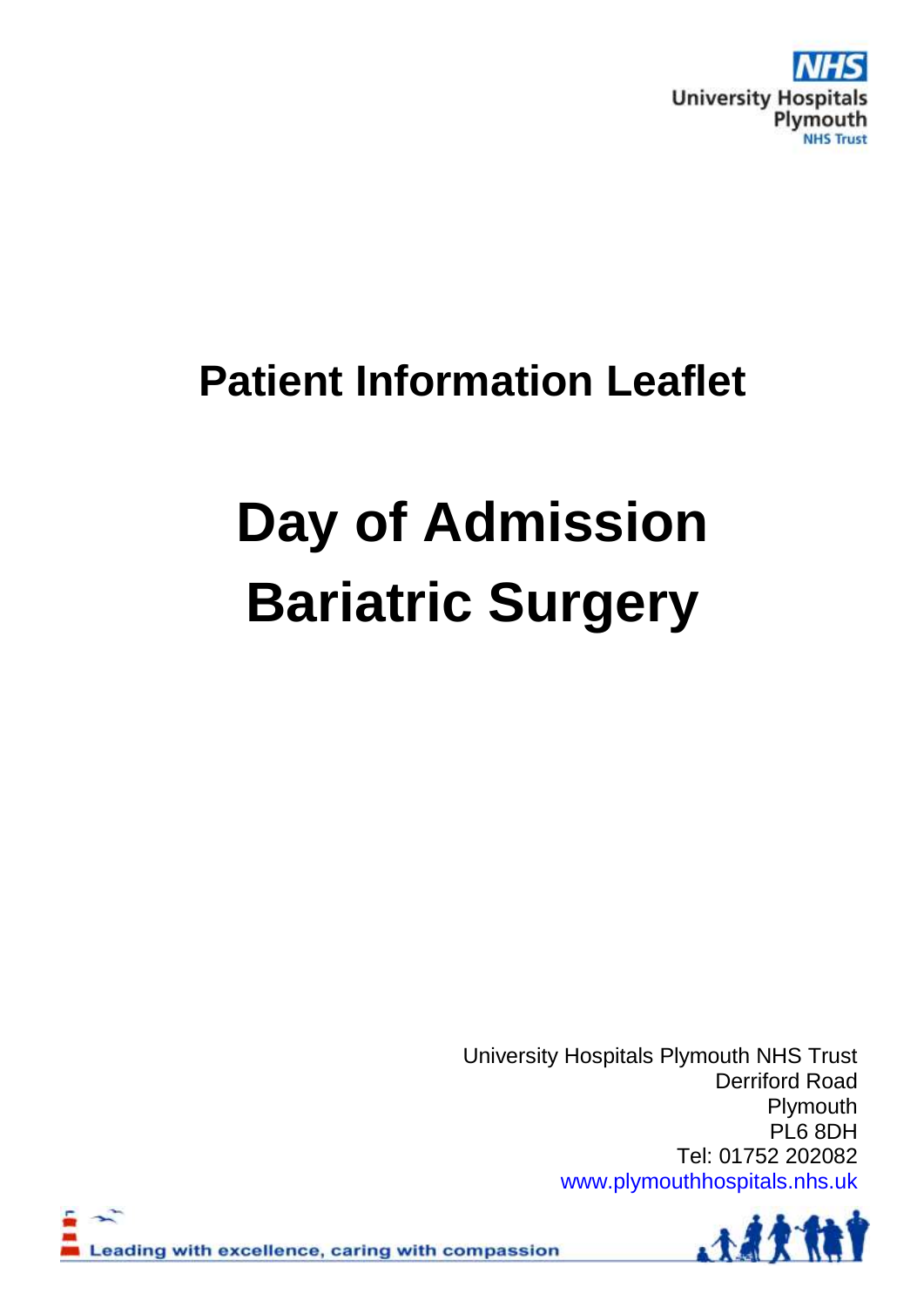# **Nil by mouth instructions:**

- **7 am admission:** Continue liver reduction diet until 2:30 am, you can have water up until 6:30 am.
- **11 am admission:** Continue liver reduction diet until 6.30 am, you can have water up until 10.30 am.
- **Report to the ward stated on your admission letter.**

#### **Post-surgery:**

Following Surgery you will return to the ward. Depending on bed availability, the ward that specialises in Bariatric Surgery is Wolf ward level 7**,** if there are no beds available then we may have to send you to another ward. This cannot be confirmed until the day of surgery.

Contact Numbers for Wolf: 01752 439677/ 01752 439678

# **Items to bring into hospital:**

- All regular medication (although your medication will be converted to liquids for 4 weeks, some of your medication may be crushable)
- Overnight clothes
- Personal hygiene items
- Mobile phone
- I pads/Tablets: (see note below)
- Slim Fast®/Fortified Milk Powder /Sugar Free Squash (The ward is unable to provide this for you)

**Please do not bring valuables into hospital you must be advised that expensive items such as tablets and mobile phones are brought in at your own risk. Please give them to your nurse for safe keeping, if this is not possible, remember, the hospital does not accept responsibility for loss or damage to any personal property you choose to keep with you.**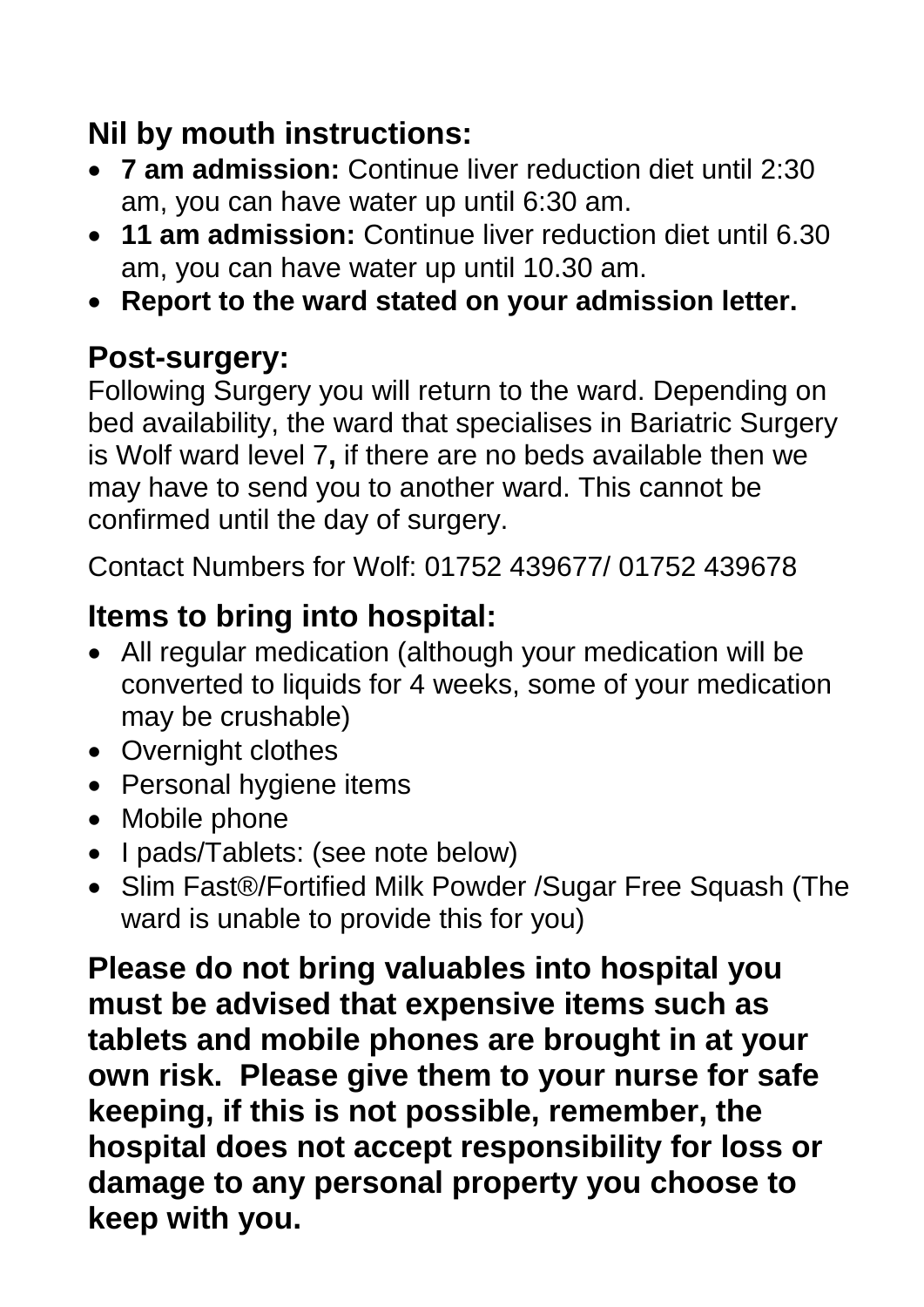### **Discharge information:**

- **Driving:** Do not drive for 2 weeks.
- **Work:** You are advised to take up to 6 weeks off work.
- **Exercise:** You are encouraged to go for short walks and walk around the house. This will help reduce the risks of clots in your legs and lungs. Exercise such as swimming /gym need to be avoided for 6 weeks.
- **Blood Clots**: To help prevent this, ensure you wear your stockings for **1 week** and continue your blood thinning injects once or twice a day (weight dependent) for 7 days.
- **Constipation:** If you are struggling with constipation postsurgery please contact the Bariatric Nurse Specialist for advice on **01752 431724.**
- **Disposal of Sharps Bins:** Please contact your local council who will have a sharps bins disposal service.
- **Wound Care:** keep clean and dry**,** observe for signs of infection, bleeding or wounds opening up. If you have any concerns seek advice from your GP surgery.
- **Medication:** This will be in liquid or crushable form for **4 weeks**. You can then go back to having tablets. You will be discharged with the following medication alongside your own regular medication: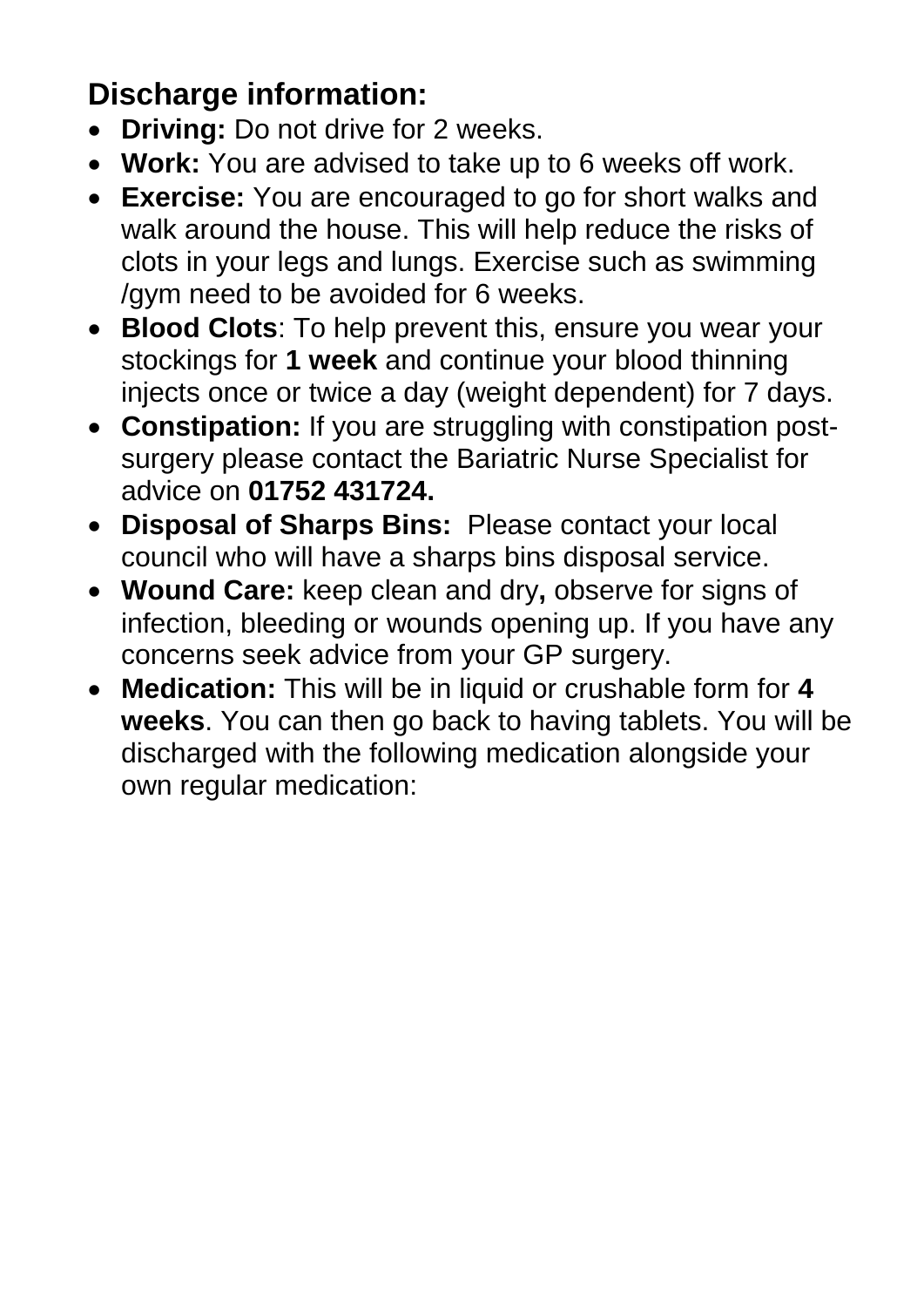#### **Lifelong Supplements and Post Surgery Medication**

| <b>Medication</b>                                                                                     | <b>Dose</b>                                      | How often to take<br>your medication<br>and when                                    | How long to take<br>the medication<br>for:             |
|-------------------------------------------------------------------------------------------------------|--------------------------------------------------|-------------------------------------------------------------------------------------|--------------------------------------------------------|
| Clexane<br>(Enoxaparin)                                                                               | 40 <sub>mg</sub>                                 | Once or Twice a<br>day depending on<br>weight<br>Same time every<br>day             | For 7 days                                             |
| Lansoprazole<br>(orodispersable)                                                                      | 30 <sub>mg</sub>                                 | Once a day in the<br>morning                                                        | 3 months only,<br>can convert to<br>tablets at 4 weeks |
| Multivitamin and<br>Mineral A-Z<br>Forceval                                                           | 1 Soluble tablet<br>for 4 weeks<br>then 1 tablet | Once a day lifelong<br>In the morning                                               | <b>Life Long</b>                                       |
| Iron:<br>$1st$ 4 weeks:<br>Sodium<br><b>Feredetate Liquid</b>                                         | 10 <sub>mls</sub>                                | Once a day: in the<br>morning<br><b>Menstruating</b>                                |                                                        |
| After 4 weeks:<br><b>Ferrous Sulphate</b><br>or<br>Ferrous<br>Gluconate or<br><b>Ferrous Fumarate</b> | 200 <sub>mg</sub><br>300 <sub>mg</sub><br>210mg  | Women: you may<br>be advised to take<br>this twice a day.<br>08:00 hrs<br>18:00 hrs | Life Long                                              |
| TheiCal D3                                                                                            | 1 tablet                                         | Lunch time                                                                          | <b>Life Long</b>                                       |
| Paracetamol 1g<br>Adult suspension                                                                    | 10 mls                                           | Up to 4 times a day<br>4-6 hours apart                                              | Until pain<br>controlled<br>post-surgery               |
| Ibuprofen (if you<br>are able to take)<br>400 <sub>mg</sub>                                           | 20 mls                                           | 3 times a day<br>8 hours apart                                                      | Up to 7 days<br>only                                   |
| Ondansetron<br>Liquid 4-8 mg                                                                          | 5-10 mls                                         | Up to 3 times a day<br>Each dose 8 hrs<br>apart                                     | Only if required                                       |

**Vitamin B12 injections: Date due to start:……………………**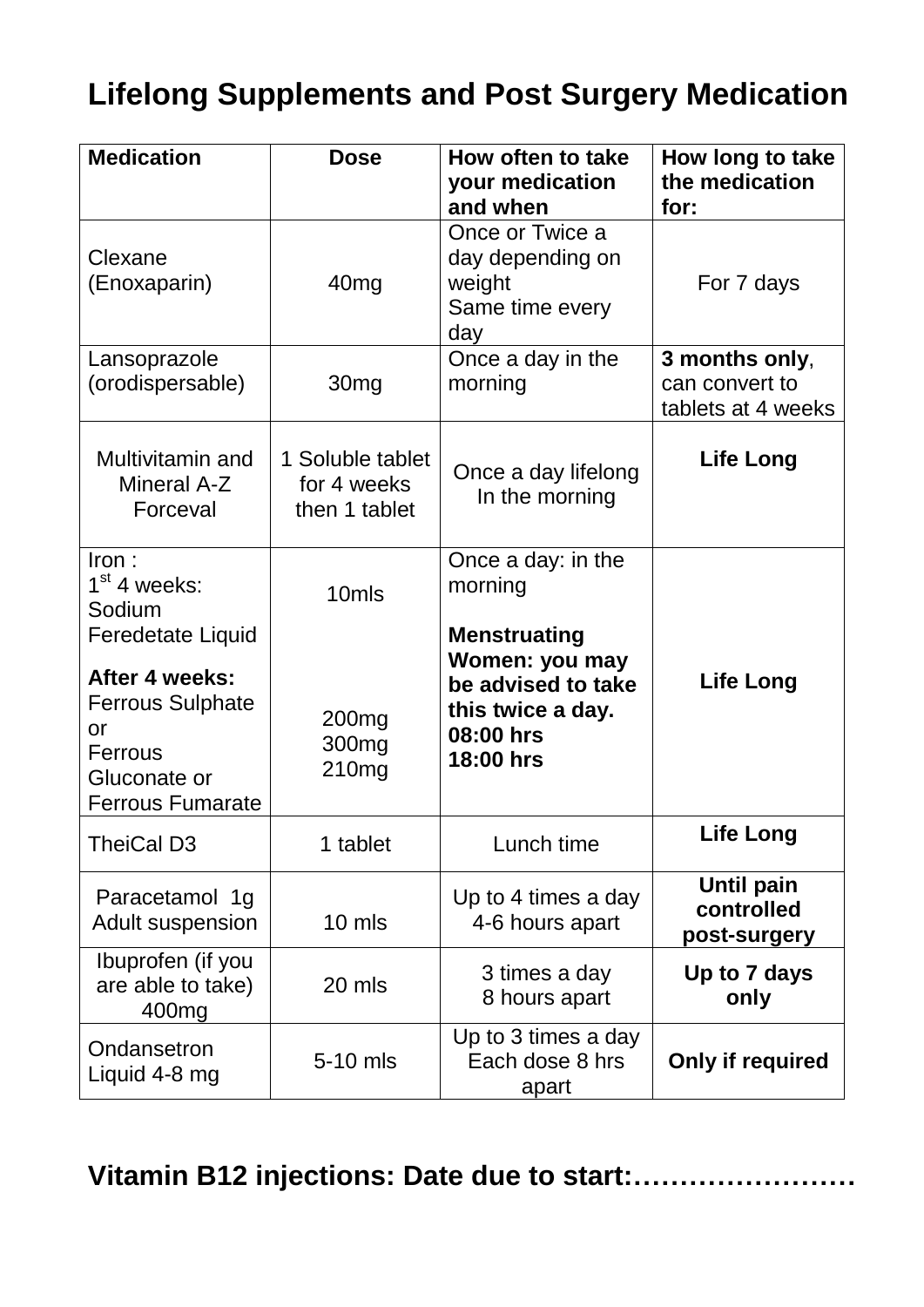#### **Your regular medication: How should this be taken.**

| <b>Medication</b> | How to take it |
|-------------------|----------------|
|                   |                |
|                   |                |
|                   |                |
|                   |                |
|                   |                |
|                   |                |
|                   |                |
|                   |                |
|                   |                |
|                   |                |
|                   |                |
|                   |                |
|                   |                |
|                   |                |
|                   |                |
|                   |                |
|                   |                |
|                   |                |
|                   |                |
|                   |                |
|                   |                |
|                   |                |
|                   |                |
|                   |                |
|                   |                |
|                   |                |

**Date you can start taking whole tablets:**……………………..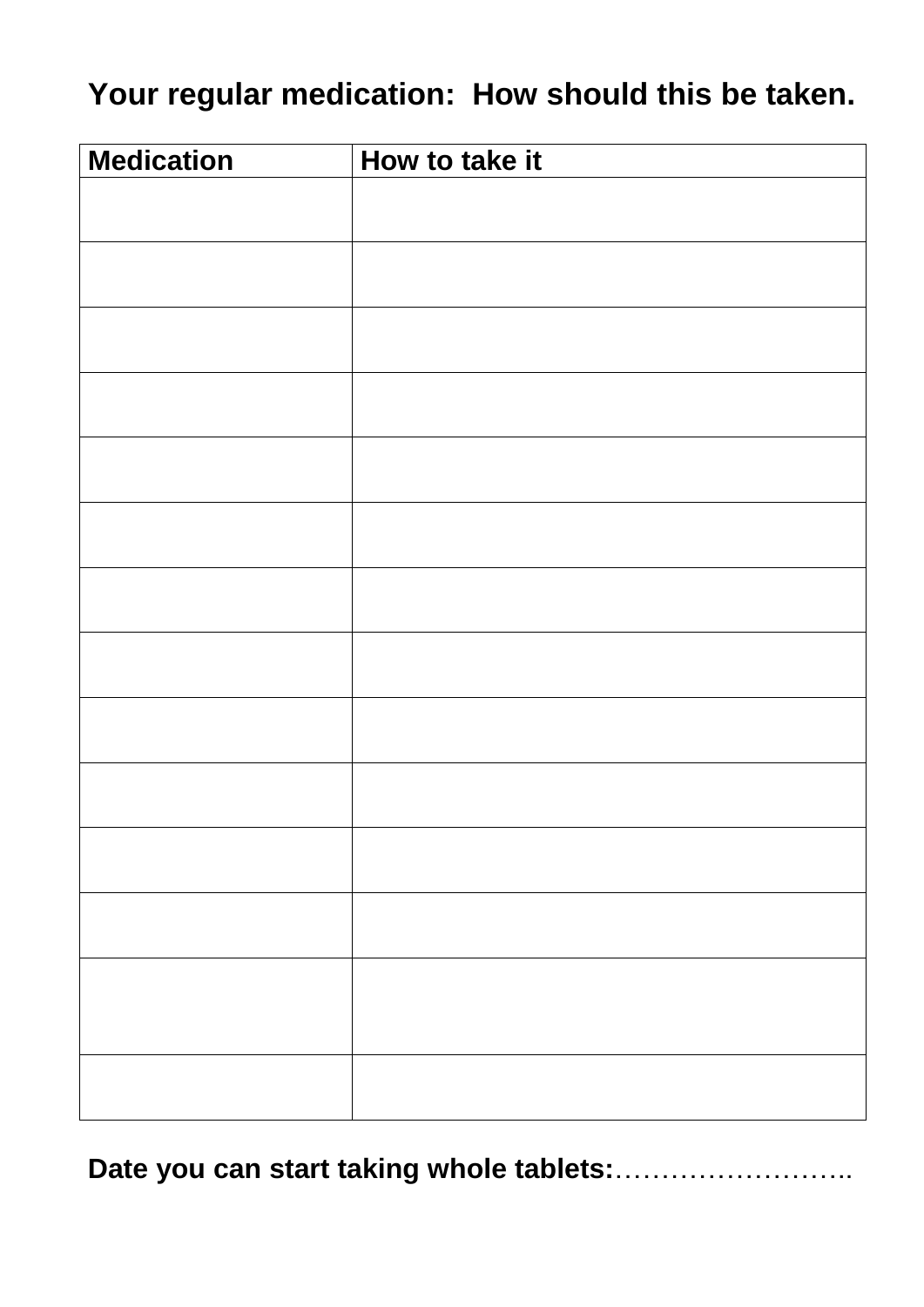#### **Post-operative diet plan**

Following bariatric surgery it is important to follow the texture stages as recommended by your bariatric centre to avoid complications such as pain, discomfort, regurgitation or vomiting and to allow your new stomach to heal.

# **Liquid stage (day 1 – day 14 following surgery)**

For the first two weeks you must consume liquids only. Aim to have a nourishing drink at each meal and snack time. Liquids must be no thicker than a meal replacement shake such as Slimfast®.

# **Nourishing drinks include;**

- Meal replacement shakes, make up as directed on tin with skimmed milk. Drink as tolerated.
- **Fortified Milk**: Make up 1 x pint per day by adding 4 **x dessert spoons of skimmed milk powder to 1 pint of skimmed milk**.
- Make smooth soups thinner by adding some of your fortified milk and this will increase the protein content.
- You can use Horlicks Light® / Ovaltine Light® / Sugar free Crusha® / Options® / Highlights® hot chocolate with fortified milk for more variety.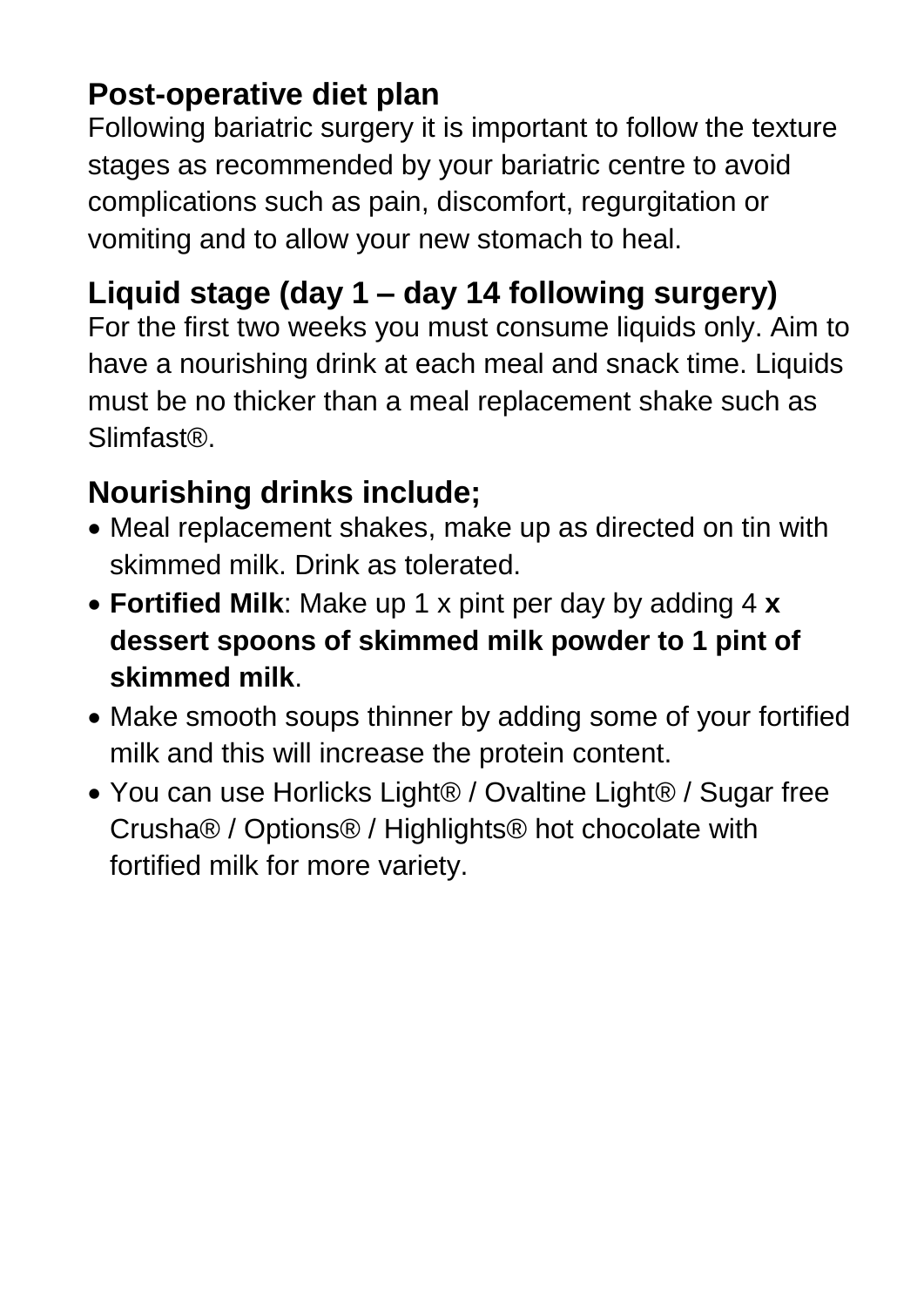#### **Liquid stage example day:**

**Breakfast:** ½ Meal replacement shake (made up as per manufacturers' instructions (7.5 g protein)

**Mid-morning:** 150 mls Fortified milk (11g protein)

**Lunch time:** Fortified thin, smooth soup (100 mls soup & 100 mls fortified milk  $= 10g$  protein)

**Mid-afternoon:** ½ meal replacement shake (7.5g protein)

**Evening:** Fortified thin, smooth soup (100mls soups & 100mls fortified milk  $=$  10g protein)

**Supper:** Ovaltine light with 150 mls fortified milk (15g protein)

**Overall Aim:** to drink at least 1 pint fortified milk per day and 1 meal replacement shake per day to provide (630 kcals & 55g protein).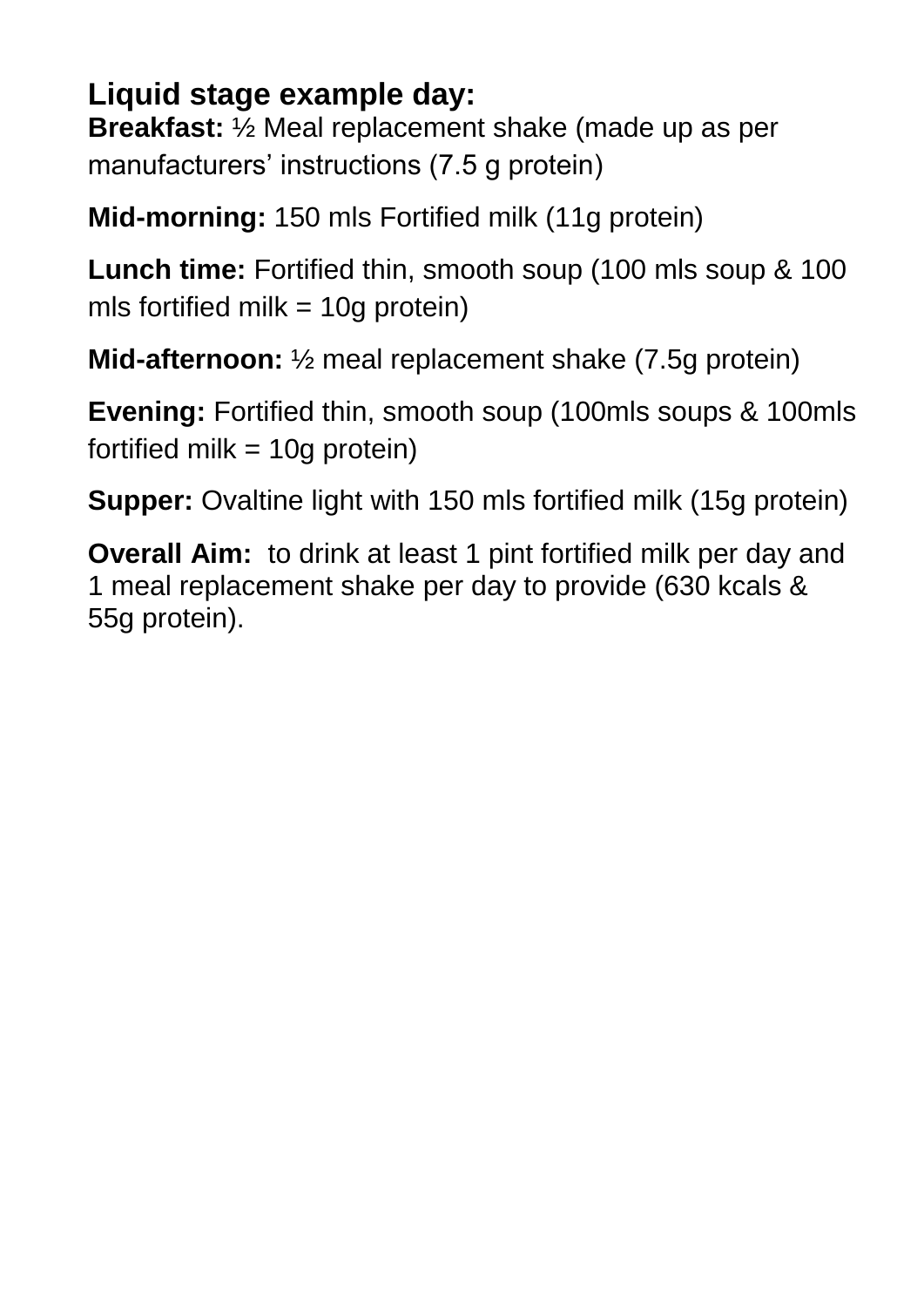#### **Pureed stage (week 2 – week 4 following surgery)**

This stage needs to be followed for two weeks. Puree must be the same consistency and texture of smooth yogurt with no bits or lumps.

#### **Getting Started**

- Invest in a hand held blender if you do not already own a food processor.
- Plan ahead and cook in bulk. Use ice cube trays and small containers to freeze meals and defrost as needed.
- Add extra liquid e.g. gravy, stock, tinned tomatoes / passata, milk or low fat white sauce to blend food to the desired consistency.
- Add extra vegetables into sauce then blend to increase fibre content.
- Use a ramekin dish to help control portions
- $\bullet$  Use a teaspoon. You may find  $4-5$  spoonfuls will fill you up.
- Stop eating before you feel uncomfortable or pain in your chest. This is a sign your pouch is full.
- Soups, stews and casseroles containing meat and / or beans, pulses and lentils tend to blend down very well, are a good source of protein and very nutritious.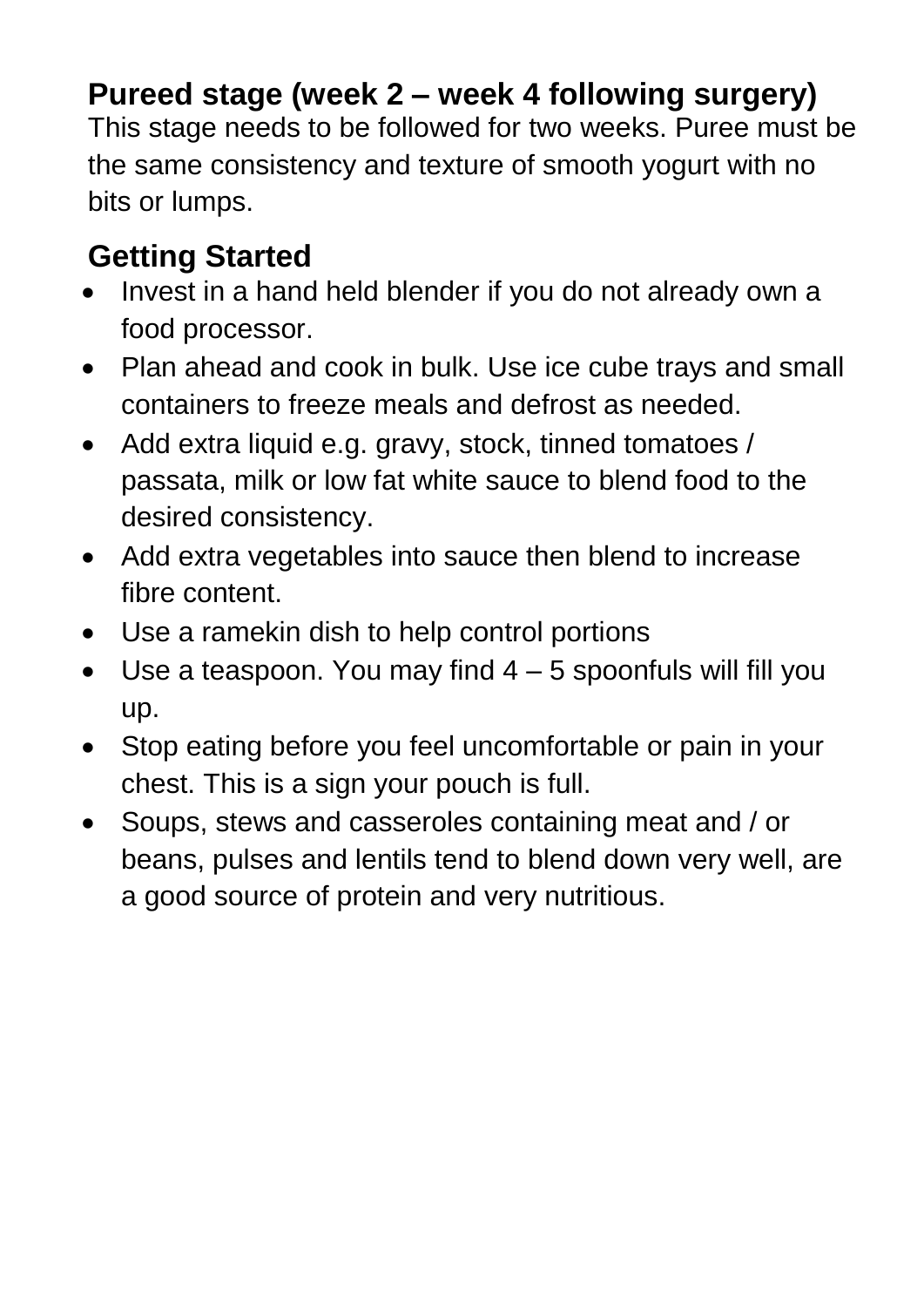#### **Puree stage example day**

**Breakfast:** ½ Weetabix® or 15g Ready Brek® made with semi skimmed milk

**Mid-morning**: High protein or natural strained Greek yogurt & stewed apple

**Lunch:** Scrambled egg (made with one egg and milk)

**Mid-afternoon**: Pureed tinned peaches and low fat, low sugar custard

**Evening meal**: Pureed chicken casserole

**Overall Aim:** Use a ramekin dish for each meal / snack. Eat five times a day. Only eat what you can comfortably manage.

#### **Pureed Meal Ideas Pureed Breakfast Ideas:**

- Weetabix®
- Ready Brek<sup>®</sup>
- Scrambled egg / poached egg with pureed tinned tomatoes
- Pureed tinned mackerel in tomato sauce
- Pureed baked beans and grated cheese.

### **Pureed Main Meal Ideas:**

- Pureed chicken with gravy.
- Pureed cod in parsley sauce.
- Smooth mashed potato with grated cheese and gravy mixed well.
- Pureed sweet potato with salmon with half fat crème fraiche and mint sauce.
- Pureed cottage pie with gravy.
- Pureed fish pie with extra milk.
- Pureed beef, pork or lamb casserole.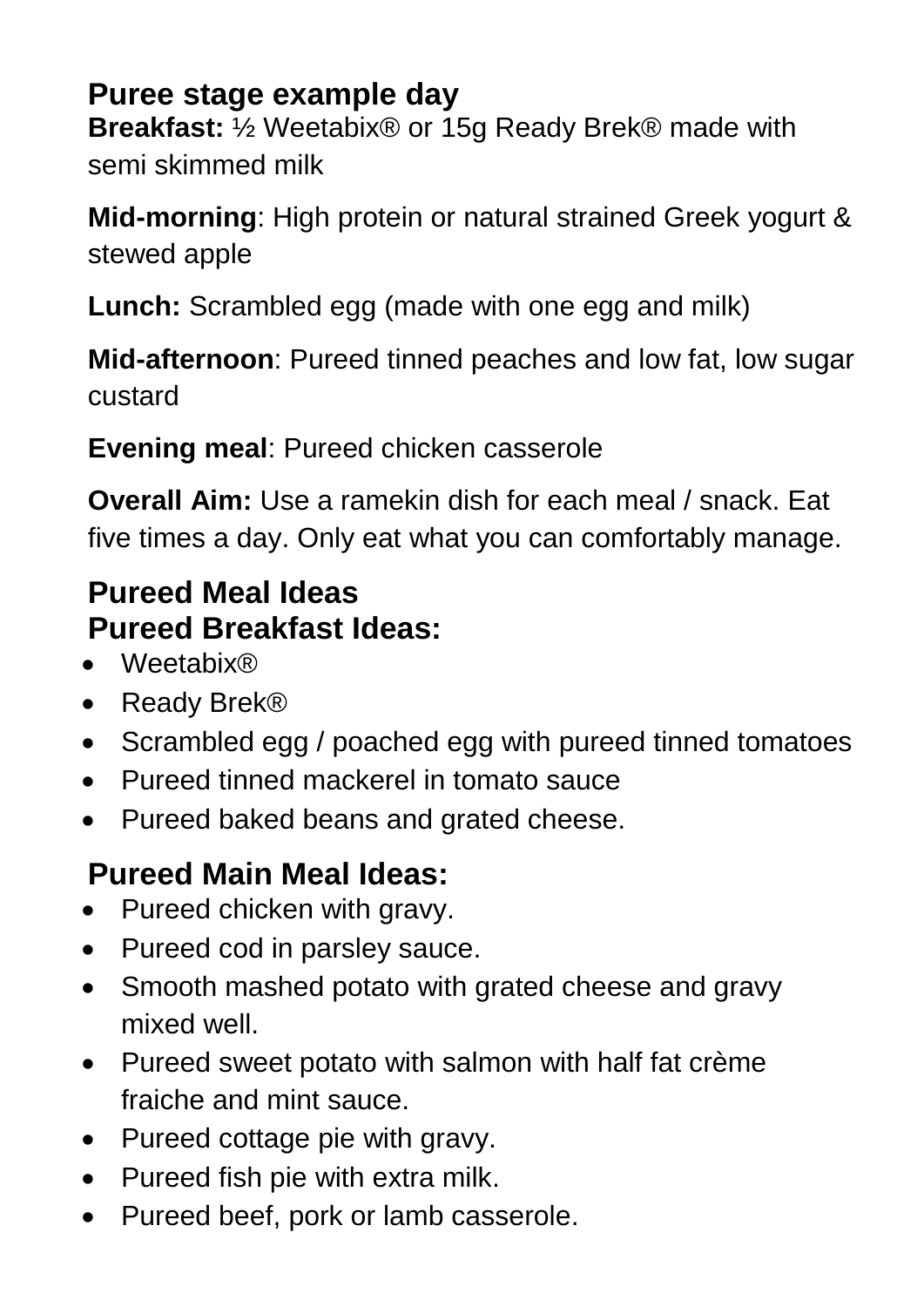- Pureed chicken & vegetable stew.
- Pureed Bolognese with extra tinned tomatoes (no pasta).
- Pureed vegetable & bean hotpot.
- Pureed macaroni & cauliflower cheese with extra milk.

#### **Pureed Snack ideas:**

- Tinned fruit in juice such as apricots, peaches, or prunes pureed with natural strained Greek yogurt.
- High protein yogurt. Stewed apple with low fat, low sugar custard.
- Pureed banana with high protein natural yoghurt.
- Flavoured Quark.
- Pureed cottage cheese.

#### **Four weeks onwards:**

You can now start a soft diet. This includes minced meat, soft fish, well cooked beans / pulses / lentils / vegetables & soft fruits (no skin initially). You can gradually introduce normal textures over the next two to three weeks. You should aim to eat a normal textured diet by around 8 weeks after your operation date.

#### **Remember your eating techniques!**

- Eat mindfully & follow the 20-20-20 rule
- Leave a 30 minute gap between eating and drinking
- Ramekin dish sized portions will still be normal at this point and for several / months / years thereafter
- If portions remain small, aim to eat three meals a day plus one to two healthy snacks in between
- Ensure that you drink plenty of fluid, aiming for at least 1500 mls per day. If you are struggling to achieve this try drinking 100mls fluid per hour.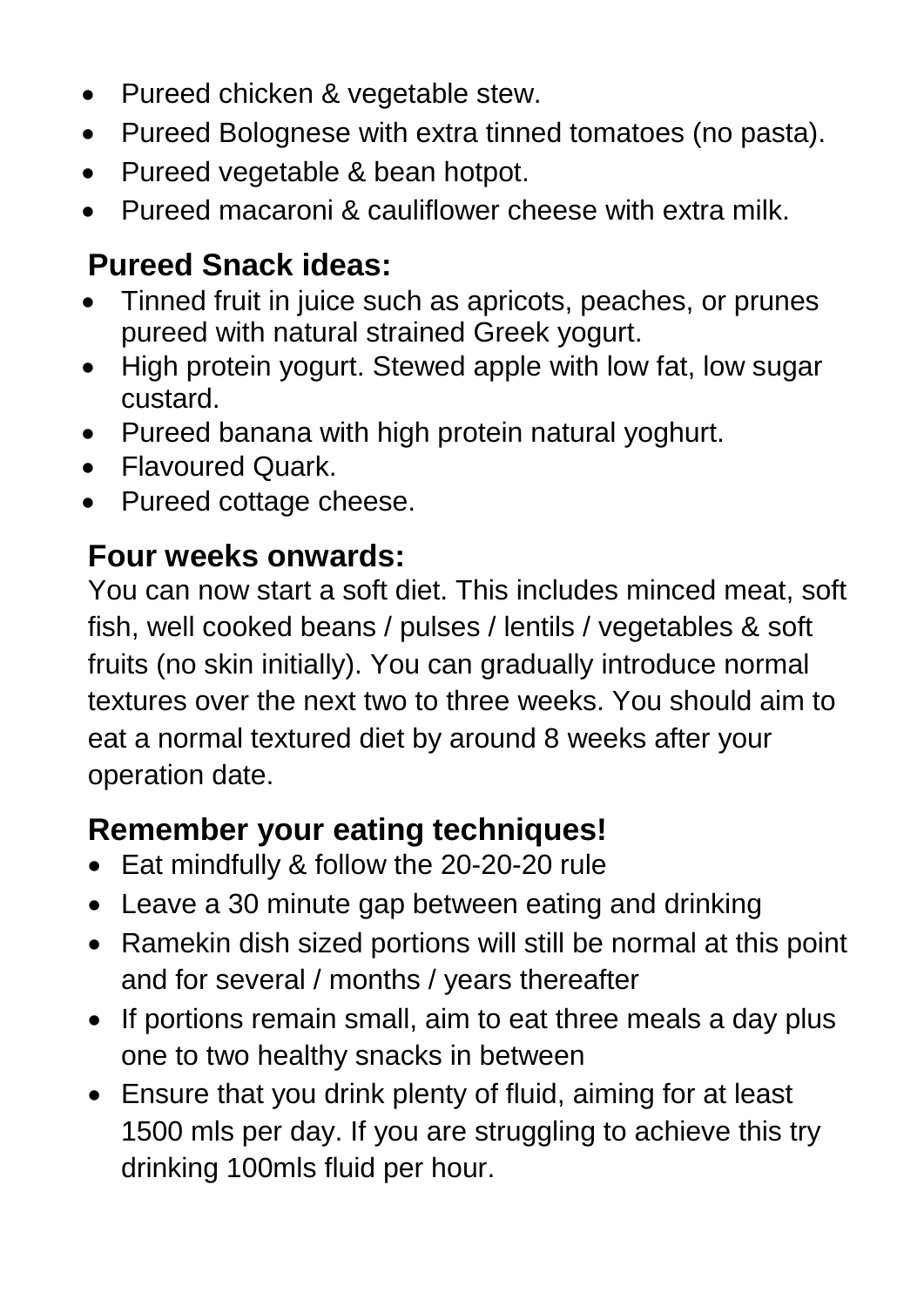If you have any queries please contact the Bariatric Dietitian or Nurse on 01752 431724 E-mail: [plh-tr.DerrifordBariatrics@nhs.net](mailto:plh-tr.DerrifordBariatrics@nhs.net)

#### **Your notes:**